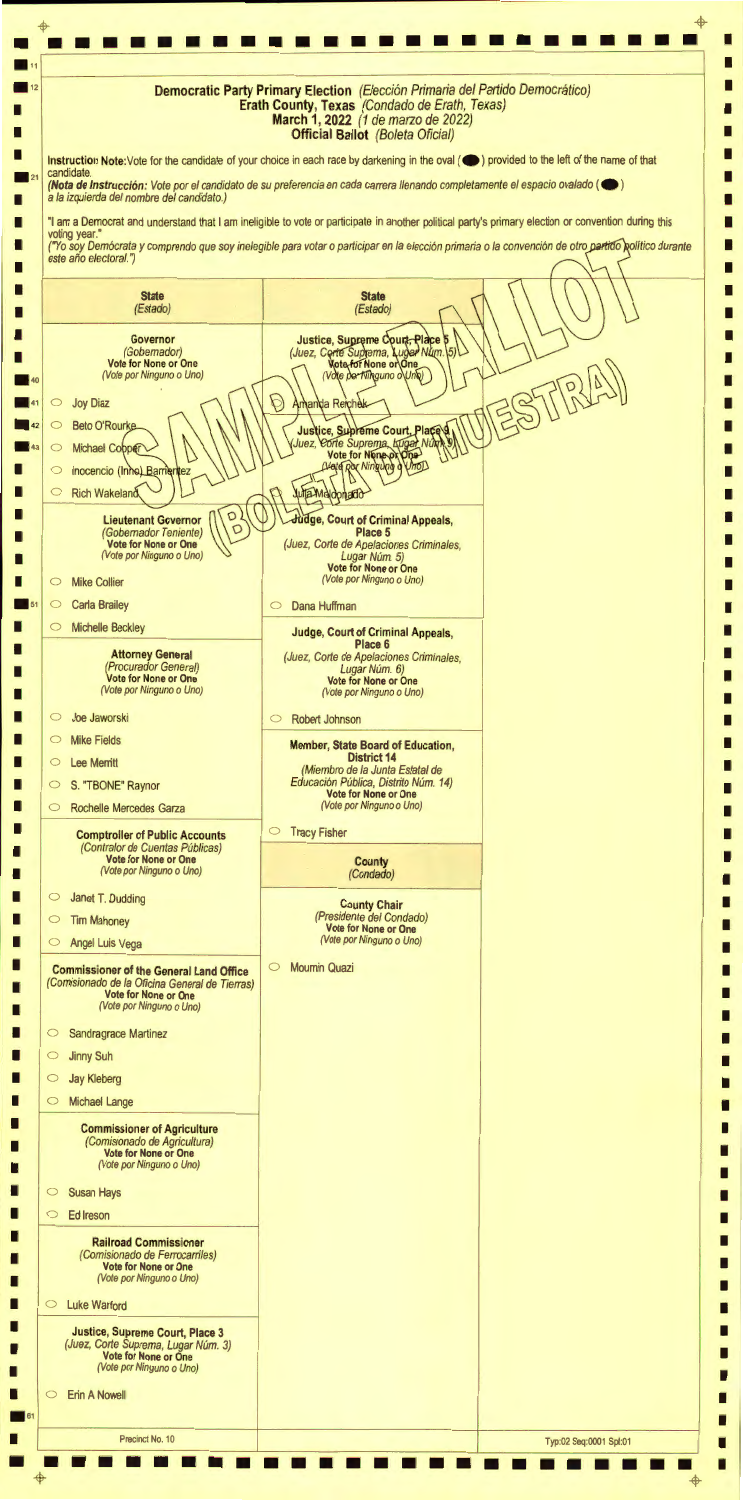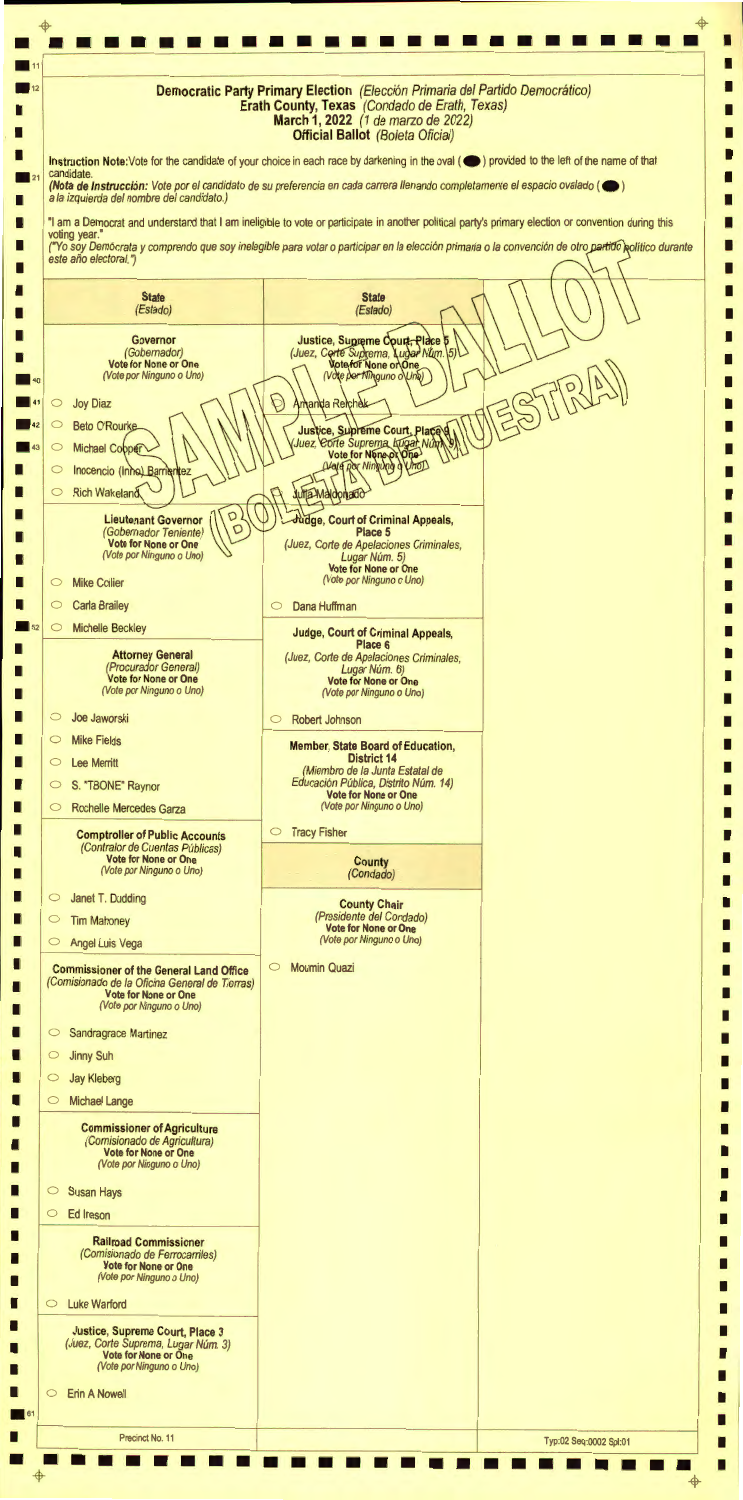+<br>••••••••••••••••••••••••••••••  $\frac{+}{+}$ • ~--------------------- --------- --------------1 . <sup>12</sup> **Democratic Party Primary Election** (Elecci6n Primaria def Partido Democratico) I I . 11 I **Erath County, Texas** (Condado de Erath, Texas) I I **March 1, 2022** (1 de marzo de 2022) I I **Official Ballot** (Boleta Oficial) I I **Instruction Note:Vote** for the candidate of your choice in each race by darkening in the oval ( **e )** provided to the left of the name of that candidate. I **(Nota de lnstruccion:** Vote por el candidato de su preferencia en cada carrera 1/enando completamente el espacio ova/ado ( **e )**  a la izquierda de/ nombre de/ candidato.) I I "I am a Democrat and understand that I am ineligible to vote or participate in another political party's primary election or convention during this I I voting year." I ("Yo soy Demócrata y comprendo que soy inelegible para votar o participar en la elección primaria o la convención de otro partido político durante I este año electoral.") I I I I **State State** (Estado) (Estado) I I Justice, Supreme Court, Place 5 I I **Governor**  (Gobemador) I I **Vote for None or One**  (Vote por Ninguno o Uno) (Vote por Ninguno o Uno) I  $\circ$  Joy Diaz Amanda Reichek I **Beto O'Rourke**  $\circ$ I Justice, Supreme Court, Place Juez, Corte Suprema, Kugał Nuk Michael Copper  $\circ$ I Vote por Ningura a Vhol Inocencio (Inhe) Barrientez  $\circ$ I **Willia Maldonado Rich Wakeland**  $\circ$ I Lieutenant Governor  $\left(\begin{matrix} 0 \\ 0 \end{matrix}\right)$  **Judge, Court of Criminal Appeals, Gobernador Teniente** I **(Gobernador Teniente)**<br>**Vote for None or One** I **Vote for None or One** (Juez, Corte de Apelaciones Criminales, (Vote por Ninguno o Uno) I **Vote for None or One**  I 0 Mike Collier (Vote por Ninguno o Uno) I **Carla Brailey Carla Brailey 1989** I **Example 3**<br> **Example 3**<br> **Example 3**<br> **Example 3**<br> **Example 3**<br> **Example 3**<br> **Example 3**<br> **Example 3**<br> **Example 3**<br> **Example 3**<br> **Example 3**<br> **Example 3**<br> **Example 3**<br> **Example 3**<br> **Example 3**<br> **Example 3**<br> **Example 3 Example Beckley Judge, Court of Criminal Appeals,**<br>Place 6 I **Attorney General** *(Juez, Corte de Apelaciones Criminales, Procurador General)**(Juez, Corte de Apelaciones Criminales, Lugar Núm. 6)* I I **If Yote for None or One Change Access** Vote for None or One Vote for None or One Vote for None or One Vote por Ninguno o (Vote por Ninguno o Uno) I O Joe Jaworski **Die Groot van die Staat van die Robert Johnson** I □ Mike Fields<br> **Member, State Board of Education,**<br>
District 14 I I 0 Lee Merritt **District 14**  (Miembro de la Junta Estala/ de I I 0 S. "TBONE" Raynor Educaci6n Publica, Distrito Num. 14) I **Vote for None or One**<br>(Vote por Ninguno o Uno) **In Rochelle Mercedes Garza** I **Comptroller of Public Accounts 0 Tracy Fisher** I (Contralor de Cuentas Públicas) I **Vote for None or One County** I (Vote por Ninguno o Uno) (Condado) I **I Duanet T. Dudding County Chair County Chair** I **I'm Mahoney (Presidente del Condado)** I **Vote for None or One**  O Angel Luis Vega (Vote por Ninguno o Uno) I **Commissioner of the General Land Office | C Moumin Quazi** I (Comisionado de la Oficina General de Tierras) **Vote for None or One**  I I (Vote por Ninguno o Uno) I  $\circ$  Sandragrace Martinez I  $\circ$  Jinny Suh I  $O$  Jay Kleberg I

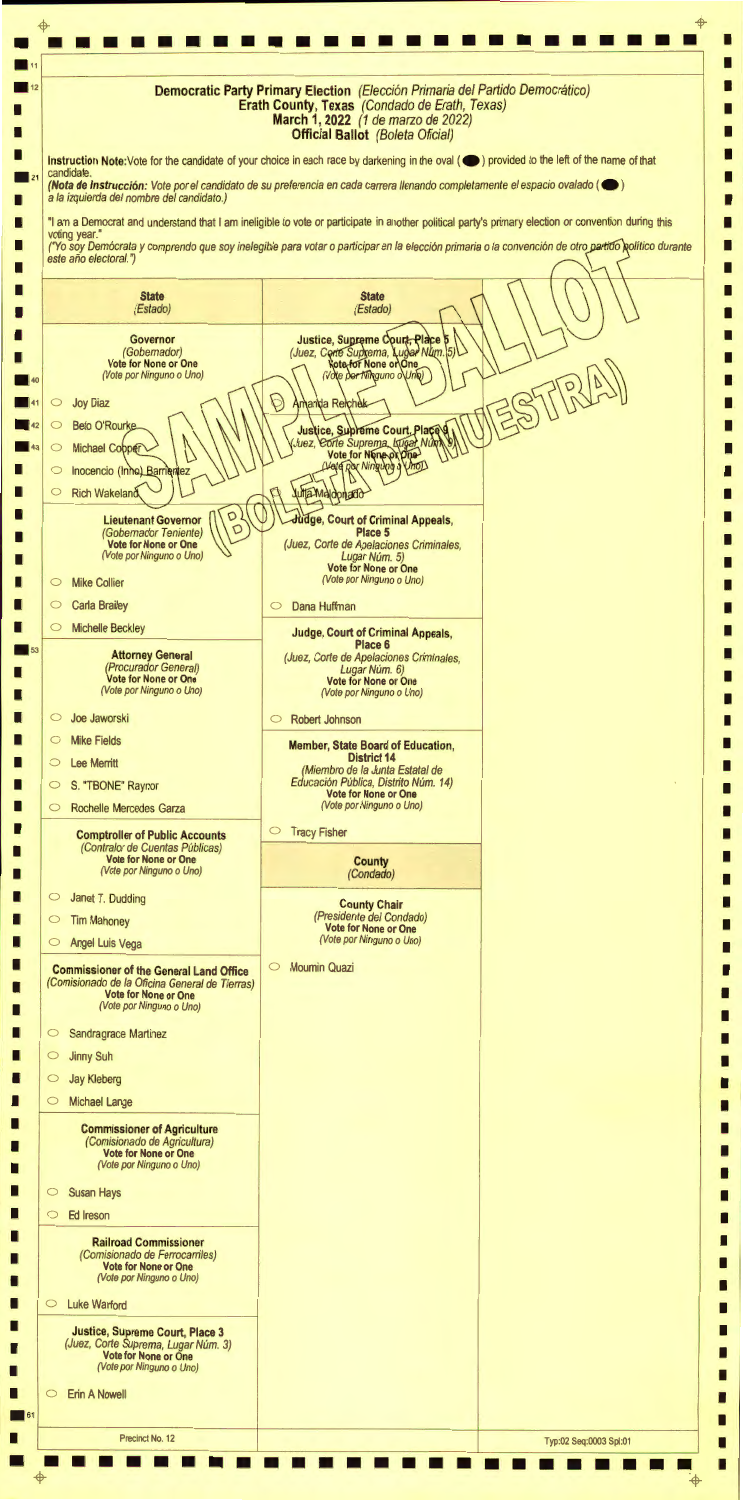•<mark>•••••••••••••••••••••••••</mark>  $+$  $+$ • i<br>"I  $\blacksquare$ I **Democratic Party Primary Election** (Elección Primaria del Partido Democrático) **Erath County, Texas** (Condado de Erath, Texas) I I **March 1, 2022** (1 de marzo de 2022) I **Official Ballot** (Boleta Oficial) I I Instruction Note:Vote for the candidate of your choice in each race by darkening in the oval ( $\bigcirc$ ) provided to the left of the name of that candidate. I **(Nota de lnstrucci6n:** Vote por el candidato de su preferencia en cada carrera 1/enando completamente el espacio ova/ado ( **<sup>e</sup> )** a la izquierda de/ nombre de/ candidato.) <sup>I</sup> I I "I am a Democrat and understand that I am ineligible to vote or participate in another political party's primary election or convention during this I voting year." I ("Yo soy Demócrata y comprendo que soy inelegible para votar o participar en la elección primaria o la convención de otro partido político durante I este año electoral.") I П I I **State State** (Estado) (Estado) I I I Justice, Supreme Court, Place 5<br>(Juez, Corte Suprema, Lugar Num. 5)<br>Note for None or One I **Governor**  (Gobemador) I I **Vote for None or One**  (Vote portVinguno o Uno) (Vote par Ninguno o Uno) I  $O$  Joy Diaz Amanda Reichak I **. 42** 0 **Beto O'Rourke** Justice, Supreme Court, Plaçe<br>Juez, Corte Suprema, bugar Nun I 43  $\circ$ Michael Cobper I Vote por Ningung UmoD  $\blacksquare$  |  $\subset$ Inocencio (Inne) Barrientez I **Julia Maldonado Rich Wakeland**  $\circ$ I **Lieutenant Governor**  $\left(\bigcap_{\square} \bigcap_{\square} \bigcap_{\square}$ I **ge, Court of Criminal Appeals,**  (Gobernador Teniente) **Place 5**  I **Vote for None or One**  (Juez, Corte de Apelaciones Criminales, I (Vote par Ninguno o Uno) Lugar Núm. 5) I **Vote for None or One**  (Vote par Ninguno o Uno)  $\circ$  Mike Collier I  $\circ$  Carla Brailey 0 Dana Huffman I  $\circ$  Michelle Beckley **Judge, Court of Criminal Appeals,**  I **Place 6 Example 34 Attorney General Attorney General**<br>
34 (*Procurador General*)<br>
2015 Vote for None or One I (Juez, Corte de Apelaciones Crimina/es, Lugar Núm. 6) I **Vote for None or One Vote for None or One**  I (Vote par Ninguno o Uno) (Vote par Ninguno o Uno) I O Joe Jaworski 0 Robert Johnson I  $\circ$  Mike Fields I **Member, State Board of Education, District 14 C** Lee Merritt I (Miembro de la Junta Estatal de Educación Pública, Distrito Núm. 14) ○ S. "TBONE" Raynor I **Vote for None or One**  (Vote par Ninguno o Uno) I 0 Rochelle Mercedes Garza I 0 Tracy Fisher **Comptroller of Public Accounts** I (Contralor de Cuentas Públicas) I **Vote for None or One County**  I (Vote par Ninguno o Uno) (Condado) I  $\circ$  Janet T. Dudding I **County Chair**  (Presidente de/ Condado)  $\circ$  Tim Mahoney I **Vote for None or One**  (Vote par Ninguno o Uno)  $\circ$  Angel Luis Vega I 0 Moumin Quazi **Commissioner of the General Land Office** I (Comisionado de la Oficina General de Tierras) **Vote for None or One**  I I (Vote par Ninguno o Uno) I  $\circ$  Sandragrace Martinez I  $\circ$  Jinny Suh I ' .... **. •i1 ..**   $O$  Jay Kleberg